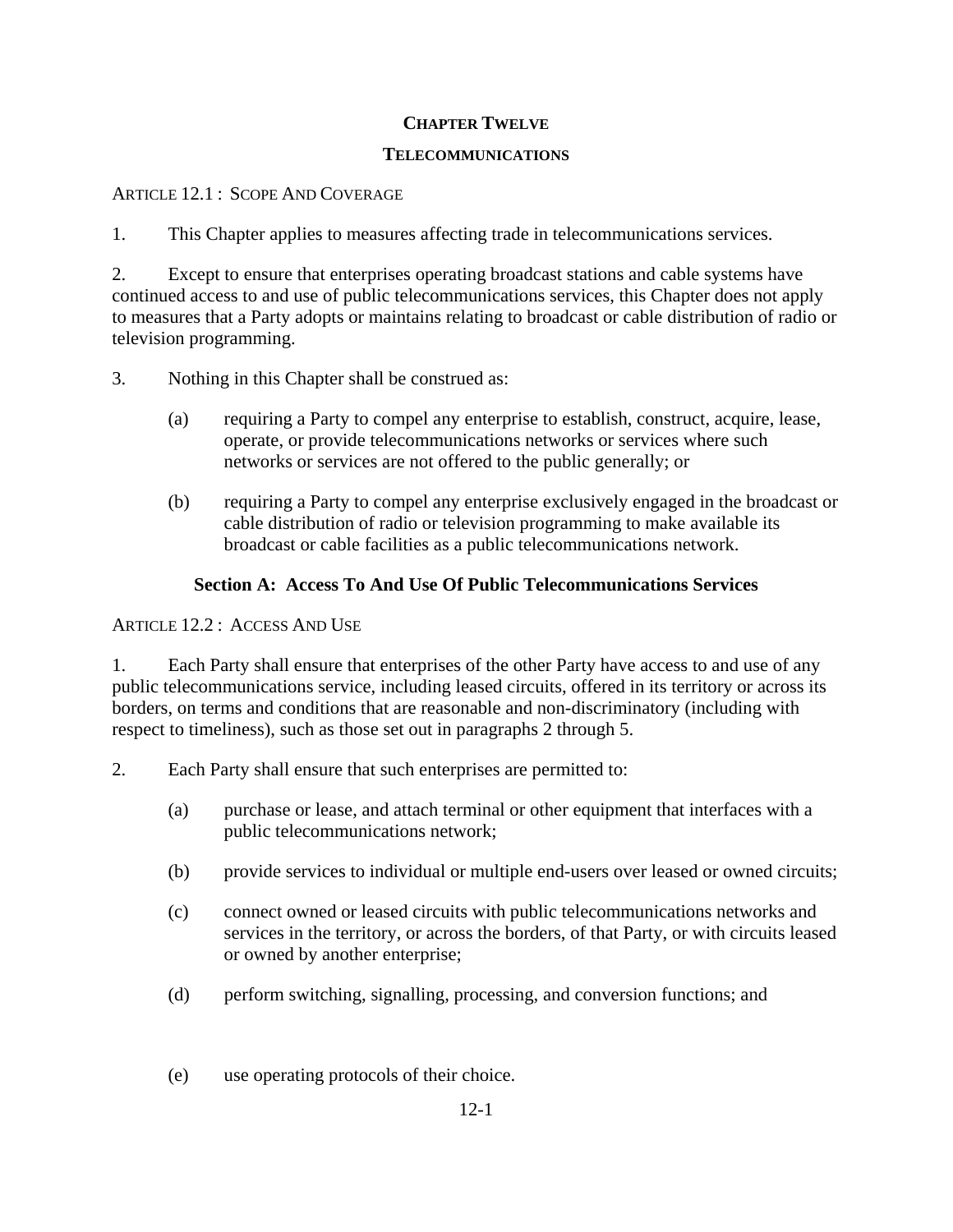3. Each Party shall ensure that enterprises of the other Party may use public telecommunications services for the movement of information in its territory or across its borders and for access to information contained in databases or otherwise stored in machine-readable form in the territory of either Party or any WTO Member*.*

4. Notwithstanding paragraph 3, a Party may take such measures as are necessary to ensure the security and confidentiality of messages subject to the requirement that such measures are not applied in a manner that would constitute a means of arbitrary or unjustifiable discrimination or a disguised restriction on trade in services.

5. Each Party shall ensure that no condition is imposed on access to and use of public telecommunications networks or services, other than as necessary to:

- (a) safeguard the public service responsibilities of suppliers of public telecommunications networks or services, in particular their ability to make their networks or services available to the public generally; or
- (b) protect the technical integrity of public telecommunications networks or services.

# **Section B: Suppliers Of Public Telecommunications Services**12-1

# ARTICLE 12.3 : INTERCONNECTION

1. Each Party shall ensure suppliers of public telecommunications services in its territory provide, directly or indirectly, interconnection with the suppliers of public telecommunications services of the other Party.

2. In carrying out paragraph 1, each Party shall ensure that suppliers of public telecommunications services in its territory take reasonable steps to protect the confidentiality of commercially sensitive information of, or relating to, suppliers and end-users of public telecommunications services and only use such information for the purpose of providing those services.

# ARTICLE 12.4 : NUMBER PORTABILITY

Each Party shall ensure that suppliers of public telecommunications services in its territory provide number portability for fixed telephony and any other service designated by that Party to the extent technically feasible, and on terms and conditions that are reasonable and nondiscriminatory (including with respect to timeliness).

 $\overline{a}$  $12-1$ For the purposes of this Chapter, Articles 12.4 and 12.5 do not apply to suppliers of commercial mobile services. In addition, a state regulatory authority may exempt a rural local exchange carrier, as defined in section  $251(f)(2)$  of the United States Communications Act of 1934, as amended by the Telecommunications Act of 1996, from the obligations contained in Articles 12.4 and 12.5.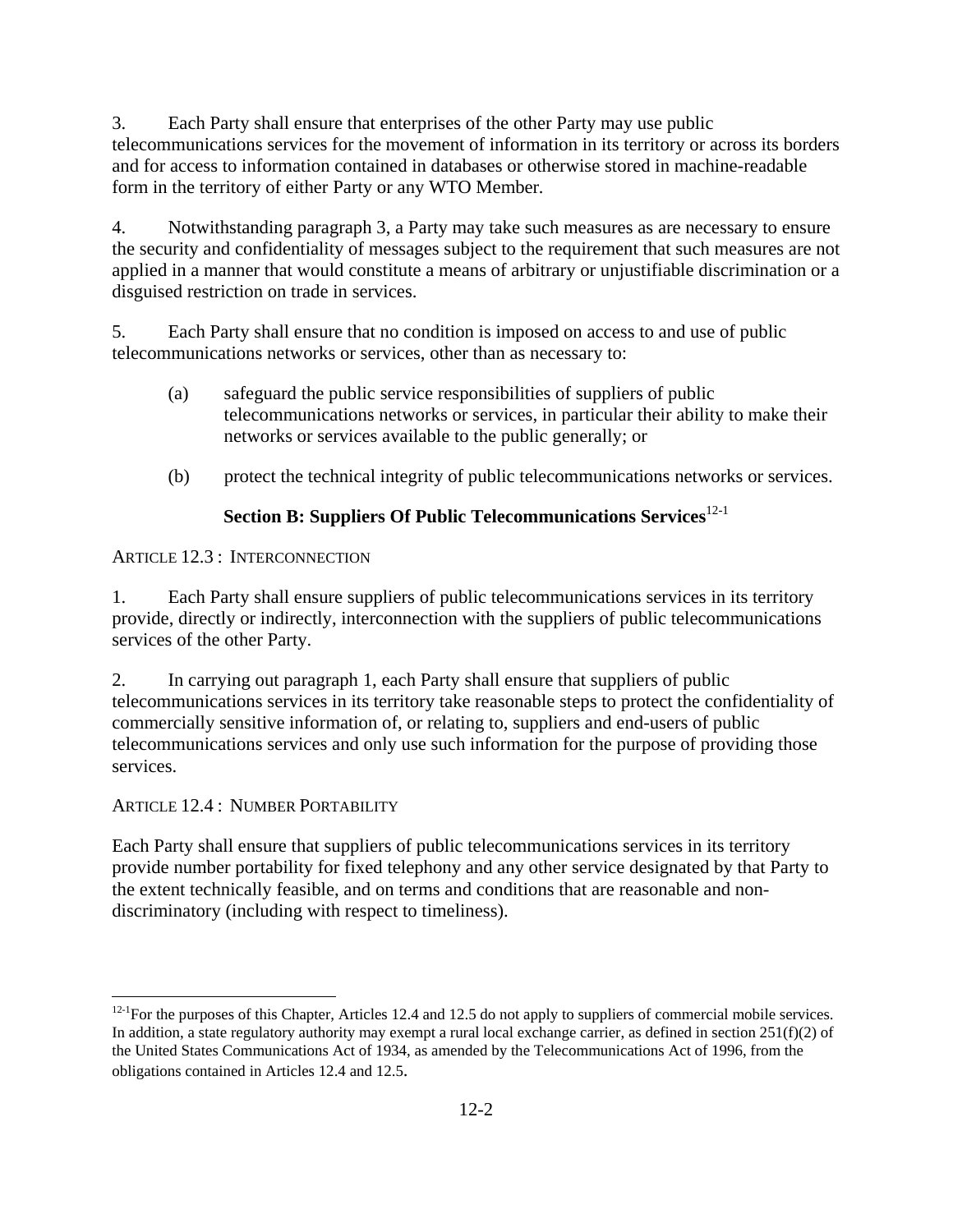#### ARTICLE 12.5 : DIALING PARITY

Each Party shall ensure that suppliers of public telecommunications services in its territory provide dialing parity to suppliers of public telecommunications services of the other Party, and afford suppliers of public telecommunications services of the other Party non-discriminatory access to telephone numbers and related services.

#### ARTICLE 12.6 : SUBMARINE CABLE SYSTEMS

Each Party shall ensure reasonable and non-discriminatory treatment for access to submarine cable systems (including landing facilities) in its territory, where a supplier is authorized to operate a submarine cable system as a public telecommunications service.

# **Section C : Conduct Of Major Suppliers Of Public Telecommunications Services**12-2, 12-3

## ARTICLE 12.7 : TREATMENT BY MAJOR SUPPLIERS

Each Party shall ensure that major suppliers in its territory accord suppliers of public telecommunications services of the other Party treatment no less favourable than such major suppliers accord in like circumstances to their subsidiaries, their affiliates, or non-affiliated service suppliers, regarding:

- (a) the availability, provisioning, rates, or quality of like public telecommunications services; and
- (b) the availability of technical interfaces necessary for interconnection.

ARTICLE 12.8 : COMPETITIVE SAFEGUARDS

 $\overline{a}$ 

Each Party shall maintain appropriate measures for the purpose of preventing suppliers who, alone or together, are a major supplier in its territory from engaging in or continuing anticompetitive practices, including in particular:

- (a) engaging in anti-competitive cross-subsidization;
- (b) using information obtained from competitors with anti-competitive results; and

 $12-2$ For greater clarity, the obligations imposed under this Section only apply with respect to those public telecommunications services being a major supplier.

 $12-3$ For the purposes of this Chapter, Section C does not apply to suppliers of commercial mobile services. In addition, with respect to the United States, Section C does not apply to rural telephone companies, as defined in section 3(37) of the U.S. Communications Act of 1934, as amended by the Telecommunications Act of 1996, unless a state regulatory authority orders otherwise. A state regulatory authority may also exempt a rural local exchange carrier, as defined in section  $251(f)(2)$  of the U.S. Communications Act of 1934, as amended by the Telecommunications Act of 1996, from the obligations contained in Section C.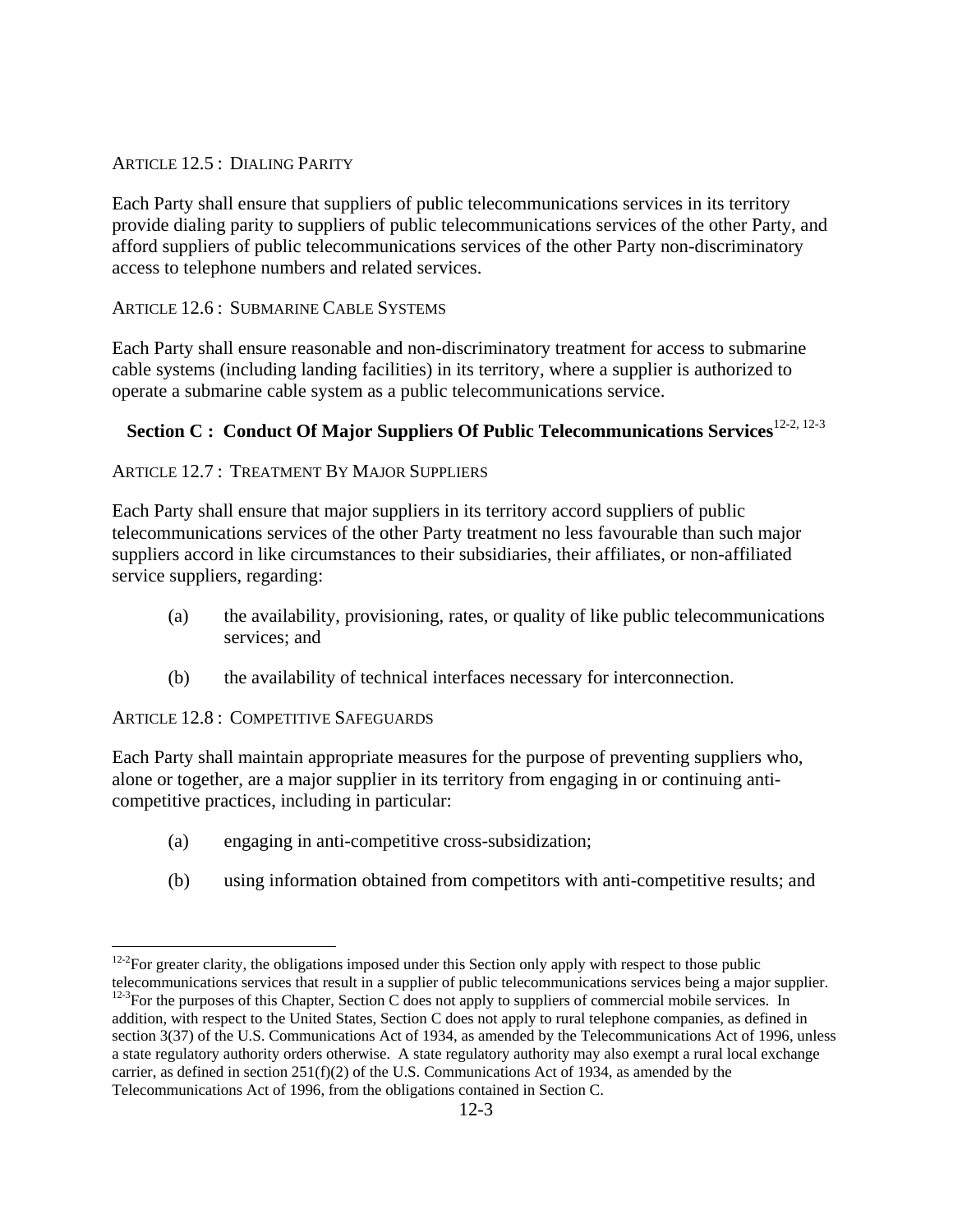(c) not making available, on a timely basis, to suppliers of public telecommunications services, technical information about essential facilities and commercially relevant information that are necessary for them to provide services.

## ARTICLE 12.9 : RESALE

- 1. Each Party shall ensure that major suppliers in its territory:
	- (a) offer for resale, at reasonable rates, $12-4$  to suppliers of public telecommunications services of the other Party, public telecommunications services that such major supplier provides at retail to end users that are not suppliers of public telecommunications services; and
	- (b) do not impose unreasonable or discriminatory conditions or limitations on the resale of such services.<sup>12-5</sup>

2. Each Party may determine in accordance with its law and regulations which public telecommunications services must be offered for resale by major suppliers in accordance with paragraph 1, based on the need to promote competition or such other factors as the Party considers relevant.

## ARTICLE 12.10 : UNBUNDLING OF NETWORK ELEMENTS

Each Party shall provide its telecommunications regulatory body with the authority to require that major suppliers in its territory provide suppliers of public telecommunications services of the other Party access to network elements for the provision of public telecommunications services on an unbundled basis, and on terms and conditions, and at cost-oriented rates that are reasonable, non-discriminatory, and transparent.

#### ARTICLE 12.11 : INTERCONNECTION

# *General Terms and Conditions*

1. Each Party shall ensure that major suppliers in its territory provide interconnection for the facilities and equipment of suppliers of public telecommunications services of the other Party:

- (a) at any technically feasible point in the major supplier's network;
- (b) under non-discriminatory terms, conditions (including technical standards and specifications), and rates;

<sup>&</sup>lt;u>.</u>  $12-4$ For the purposes of subparagraph (a): 1) a Party may determine reasonable rates through any methodology it considers appropriate; and 2) wholesale rates, set pursuant to a Party's law and regulations, shall be considered reasonable.<br><sup>12-5</sup> Where provided in its law or regulations, a Party may prohibit a reseller that obtains, at wholesale rates, a public

telecommunications service available at retail to only a limited category of subscribers from offering the service to a different category of subscribers.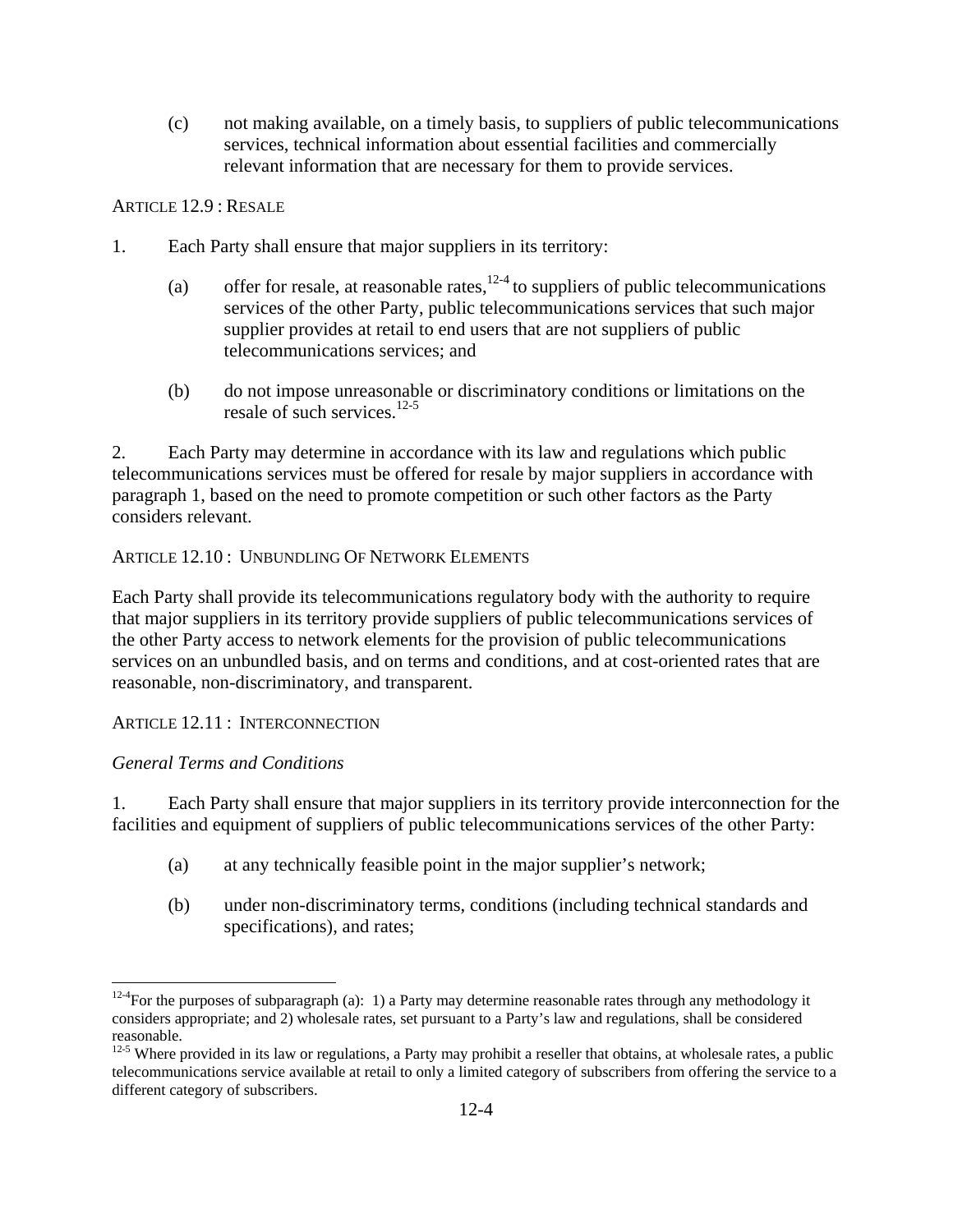- (c) of a quality no less favourable than that provided by such major suppliers for their own like services, for like services of non-affiliated service suppliers, or for their subsidiaries or other affiliates;
- (d) in a timely fashion, on terms, conditions (including technical standards and specifications), and cost-oriented rates, that are transparent, reasonable, having regard to economic feasibility, and sufficiently unbundled so that suppliers seeking interconnection need not pay for network components or facilities that they do not require for the service to be provided; and
- (e) on request, at points in addition to the network termination points offered to the majority of users, subject to charges that reflect the cost of construction of necessary additional facilities.

# *Options for Interconnecting with Major Suppliers*

2. Each Party shall ensure that suppliers of public telecommunications services of the other Party may interconnect their facilities and equipment with those of major suppliers in its territory pursuant to at least one of the following options:

- (a) a reference interconnection offer or another standard interconnection offer containing the rates, terms, and conditions that the major supplier offers generally to suppliers of public telecommunications services;
- (b) the terms and conditions of an existing interconnection agreement;
- (c) through negotiation of a new interconnection agreement; or
- (d) arbitration.

# *Public Availability of Interconnection Offers*

3. Each Party shall ensure that major suppliers in its territory make publicly available reference interconnection offers or other standard interconnection offers containing the rates, terms, and conditions that the major suppliers offer generally to suppliers of public telecommunications services.

# *Public Availability of Procedures for Interconnection Negotiations*

4. Each Party shall ensure that applicable procedures for interconnection negotiations with major suppliers in its territory are made publicly available.

# *Public Availability of Terms and Conditions for Interconnection with Major Suppliers*

5. Each Party shall ensure that the rates, terms, and conditions for interconnection with major suppliers: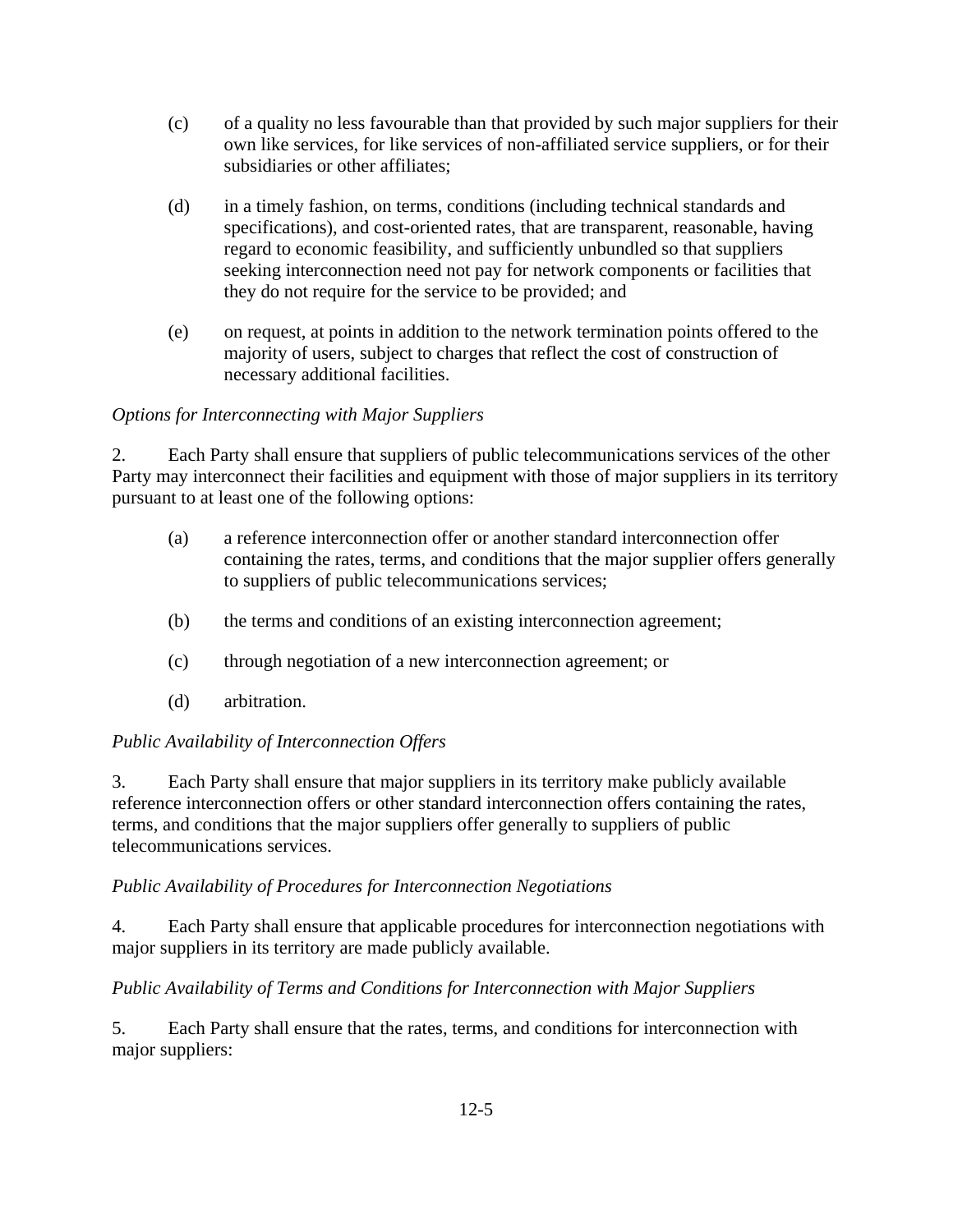- (a) contained in reference interconnection offers or other standard interconnection offers approved by a telecommunications regulatory body; or
- (b) determined by a telecommunications regulatory body through arbitration

are made publicly available.

# ARTICLE 12.12 : PROVISIONING AND PRICING OF LEASED CIRCUIT SERVICES

1. Each Party shall ensure that major suppliers in its territory provide suppliers of public telecommunications service*s* of the other Party leased circuit services that are public telecommunications services on terms and conditions, and at rates, that are reasonable, nondiscriminatory (including with respect to timeliness), and transparent.

2. In carrying out paragraph 1, each Party shall provide its telecommunications regulatory body the authority to require major suppliers in its territory to offer such leased circuit services that are public telecommunications services to public telecommunications services suppliers of the other Party at capacity-based, cost-oriented prices.

# ARTICLE 12.13 : CO-LOCATION

1. Subject to paragraphs 2 and 3, each Party shall ensure that major suppliers in its territory provide to suppliers of public telecommunications services of the other Party physical colocation of equipment necessary for interconnection or access to unbundled network elements on terms and conditions, and at cost-oriented rates, that are reasonable, non-discriminatory (including with respect to timeliness), and transparent.

2. Where physical co-location is not practical for technical reasons or because of space limitations, each Party shall ensure that major suppliers facilitate alternative solutions, which may include:

- (a) conditioning additional equipment space or providing virtual co-location, on terms and conditions, and at cost-oriented rates, that are reasonable, nondiscriminatory (including with respect to timeliness), and transparent;
- (b) permitting facilities-based suppliers to locate equipment in a nearby building and to connect such equipment to the major supplier's network;
- (c) optimising the use of existing space; or
- (d) finding adjacent space.

3. Each Party may determine, in accordance with its law and regulations, which premises in its territory are subject to paragraphs 1 and 2.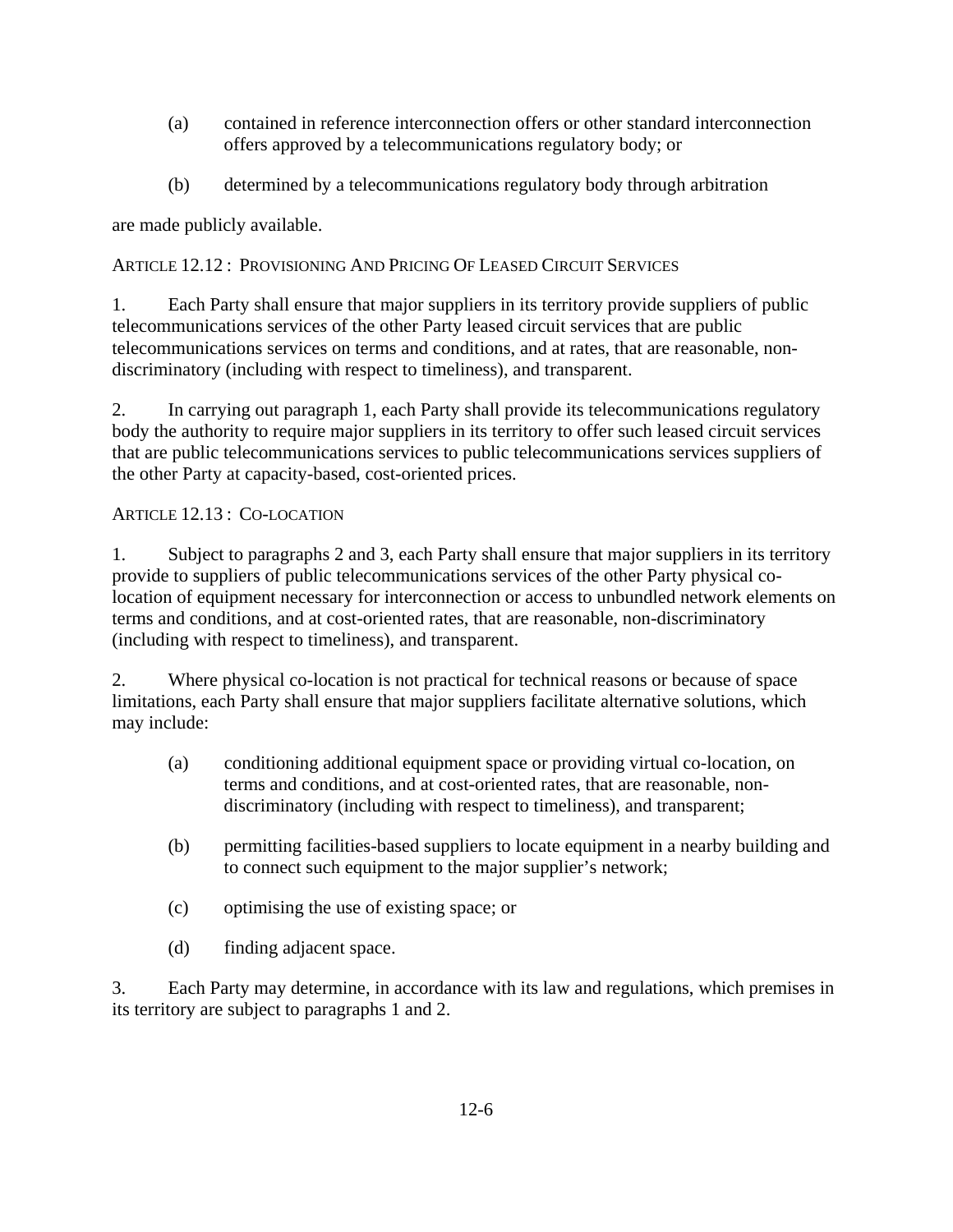# ARTICLE 12.14 : ACCESS TO POLES, DUCTS, CONDUITS, AND RIGHTS OF WAY

1. Each Party shall ensure that major suppliers in its territory provide access to poles, ducts, conduits, and rights of way owned or controlled by such major suppliers to suppliers of public telecommunications services of the other Party on terms and conditions, and at cost-oriented $12-6$ rates, that are reasonable, non-discriminatory (including with respect to timeliness), and transparent.

2. Nothing in this Chapter shall prevent a Party from determining, under its law and regulations, which particular structures owned or controlled by major suppliers in its territory are required to be made available in accordance with paragraph 1, provided that this determination is based on a conclusion that such structures cannot feasibly be economically or technically substituted in order to provide a competing service.

## **Section D : Other Measures**

## ARTICLE 12.15 : FLEXIBILITY IN THE CHOICE OF TECHNOLOGY

Neither Party may prevent suppliers of public telecommunications services or suppliers of valueadded services from choosing the technologies they wish to use to supply their services, including packet-based services and commercial mobile wireless services, subject to requirements necessary to satisfy legitimate public policy interests.

#### ARTICLE 12.16 : CONDITIONS FOR THE SUPPLY OF VALUE-ADDED SERVICES

1. Neither Party may require an enterprise in its territory that supplies value-added services over facilities that it does not own to:

- (a) supply such services to the public generally;
- (b) cost-justify its rates for such services;
- (c) file a tariff for such services;

 $\overline{a}$ 

- (d) interconnect its networks with any particular customer for the supply of such services; or
- (e) conform with any particular standard or technical regulation for interconnection other than for interconnection to a public telecommunications network,

except to remedy a practice that the Party has found in a particular case to be anti-competitive under its law or regulations or to otherwise promote competition or safeguard the interests of consumers.

<sup>&</sup>lt;sup>12-6</sup>In the United States, the obligation to provide cost-oriented rates does not apply to those states that regulate such rates as a matter of state law.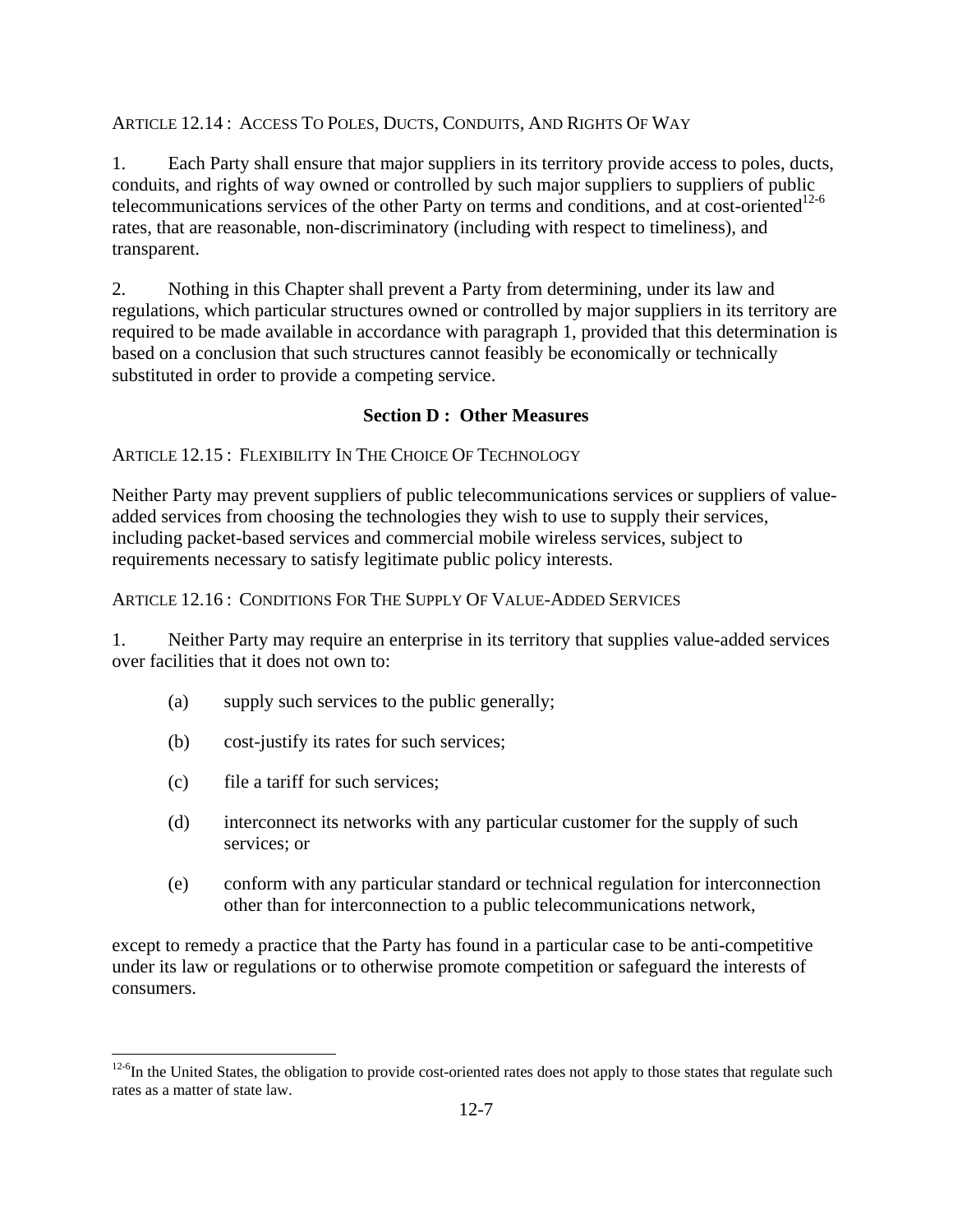2. For greater clarity, nothing in this Article shall exempt a Party from complying with the obligations in Articles 12.2 through 14.

# ARTICLE 12.17 : INDEPENDENT REGULATORY BODIES AND DIVESTMENT

1. Each Party shall ensure that any telecommunications regulatory body that it establishes or maintains is independent and separate from, and not accountable to, any supplier of public telecommunications service.

2. Each Party shall ensure that the decisions and procedures of its telecommunications regulatory body are impartial with respect to all interested persons. To this end, each Party shall ensure that its regulatory body does not hold a financial interest in any supplier of public telecommunications services, and that any financial interest that the Party holds in a supplier of a public telecommunications services does not influence the decisions and procedures of its telecommunications regulatory body.

3. Where a Party has an ownership interest in a supplier of a public telecommunications service and it intends to reduce or eliminate that interest, it shall notify the other Party as soon as feasible*.*

# ARTICLE 12.18 : UNIVERSAL SERVICE

Each Party shall administer any universal service obligation that it maintains in a transparent, non-discriminatory, and competitively neutral manner and shall ensure that its universal service obligation is not more burdensome than necessary for the kind of universal service that it has defined.

# ARTICLE 12.19 : REGULATORY PROCEDURES

1. Each Party shall ensure that rules, including the basis for such rulemaking, of its telecommunications regulatory body are promptly published or otherwise made available to all interested persons.

2. When a Party requires a supplier of public telecommunications services to have a license, the Party shall make publicly available:

- (a) all the licensing criteria and procedures it applies, including any standard terms and conditions of the license;
- (b) the time it normally requires to reach a decision concerning an application for a license; and
- (c) the terms and conditions of all licenses it has issued.

3. Each Party shall ensure that, on request, an applicant receives the reasons for the denial of a license.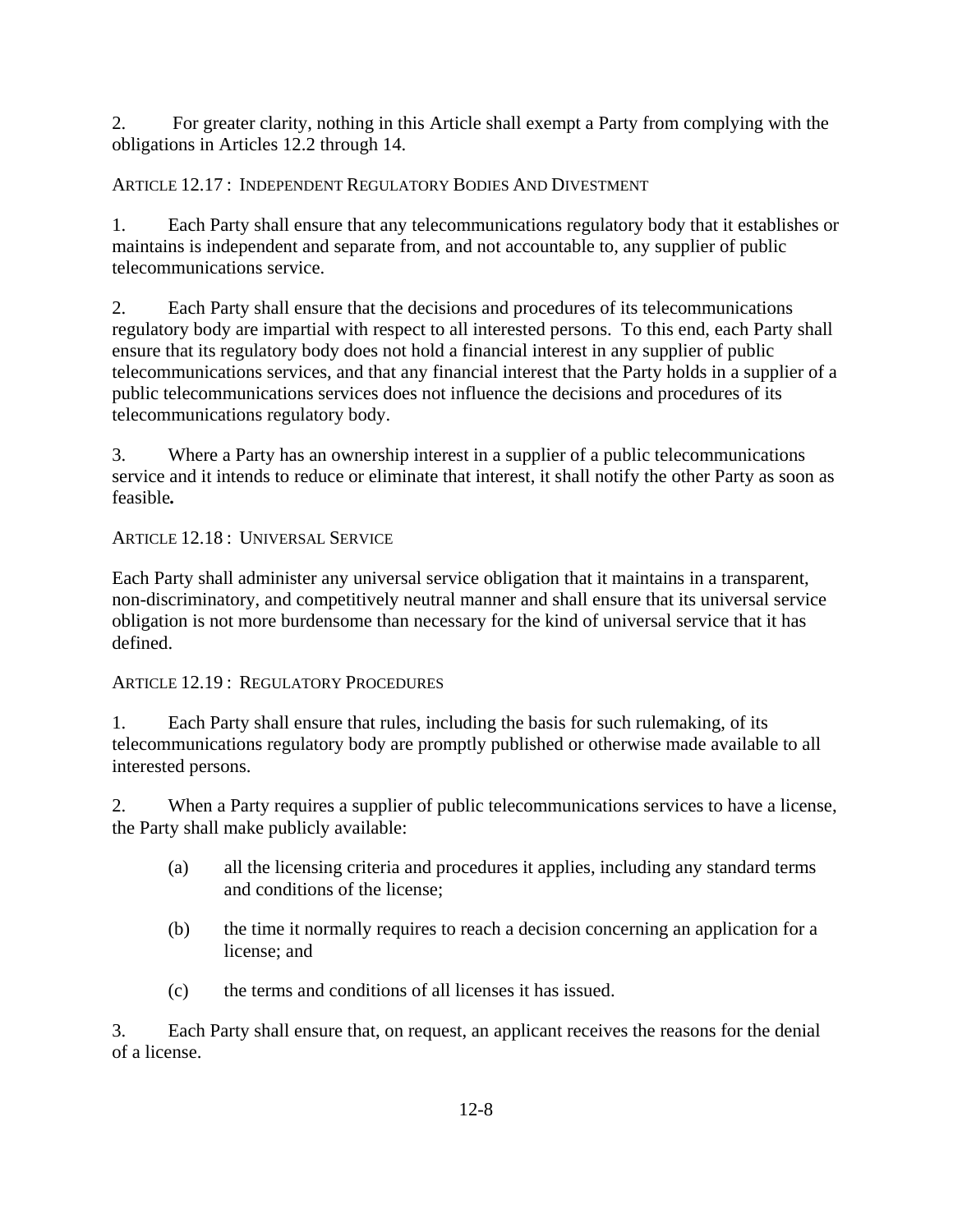4. Each Party shall ensure that tariffs filed with its telecommunications regulatory body are promptly published or otherwise made available to all interested parties.

ARTICLE 12.20 : ALLOCATION AND USE OF SCARCE TELECOMMUNICATIONS RESOURCES

1. Each Party shall administer its procedures for the allocation and use of scarce telecommunications resources, including frequencies, numbers, and rights of way, in an objective, timely, transparent, and non-discriminatory manner.<sup>12-7</sup>

2. Each Party shall make publicly available the current state of allocated frequency bands but shall not be required to provide detailed identification of frequencies assigned for specific government uses.

3. For greater clarity, measures regarding the allocation and assignment of spectrum and regarding frequency management are not measures that are *per se* inconsistent with Article 10.4 (Market Access), which is applied to Chapter Eleven (Investment) through Article 10.1.3 (Scope and Coverage). Accordingly, each Party retains the right to establish and apply its spectrum and frequency management policies, which may limit the number of suppliers of public telecommunications services, provided that it does so in a manner that is consistent with this Agreement. Each Party also retains the right to allocate frequency bands taking into account current and future needs.

4. When making a spectrum allocation for non-government telecommunications services, each Party shall endeavour to rely on an open and transparent public comment process that considers the overall public interest. Each Party shall endeavour to rely generally on market-based approaches in assigning spectrum for terrestrial non-government telecommunications services.

ARTICLE 12.21 : ENFORCEMENT

1. Each Party shall provide its relevant regulatory body with the authority to enforce compliance with the Party's measures relating to the obligations set out in Articles 12.2 through 12.7 and Articles 12.9 through 12.14.12-8

2. Such authority shall include the ability to impose, or seek from administrative or judicial bodies, effective sanctions, which may include financial penalties, injunctive relief (on an interim or final basis), or the modification, suspension, and revocation of licenses.

 $\overline{a}$  $12-7$ For greater clarity, telecommunications resources do not include spectrum allocated and used for the broadcast of

radio and television programming.<br><sup>12-8</sup>For the purpose of Australia's obligations under this Chapter, notwithstanding this paragraph, a supplier of public telecommunications services may be required to apply to a judicial body for the enforcement of a determination by a regulatory body in relation to the resolution of a dispute under a domestic measure relating to the obligations in Article 12.11.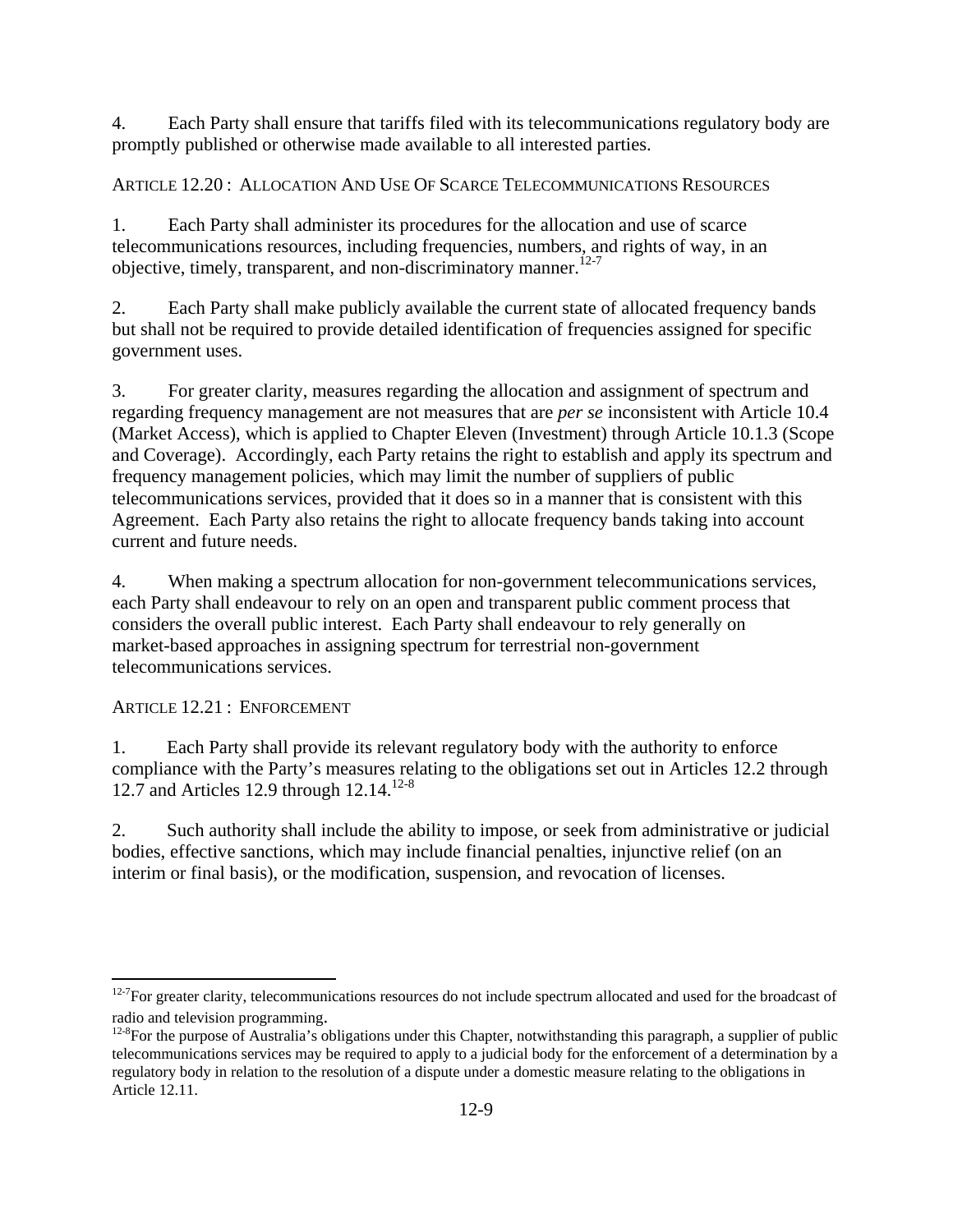ARTICLE 12.22 : RESOLUTION OF TELECOMMUNICATIONS DISPUTES AND APPEAL PROCESSES

Further to Articles 20.4 (Administrative Agency Processes) and 20.5 (Review and Appeal), each Party shall ensure that:

- (a) enterprises of the other Party may seek timely review by a telecommunications regulatory body or other relevant body to resolve disputes regarding the Party's measures relating to a matter set out in Articles 12.2 through 12.7 and Articles 12.9 through 12.14;
- (b) suppliers of public telecommunications of the other Party that have requested interconnection with a major supplier in the Party's territory will have recourse to a telecommunications regulatory body:12-9
	- (i) at any time; or
	- (ii) after a reasonable and publicly specified period,

to review disputes regarding appropriate terms, conditions, and rates for interconnection;

(c) any enterprise that is aggrieved or whose interests are adversely affected by a determination or decision of the Party's telecommunications regulatory body may obtain judicial review of such determination or decision by an impartial and independent judicial authority. An application for judicial review shall not constitute grounds for non-compliance with such a determination or decision unless stayed by the relevant judicial body.

# ARTICLE  $12.23$ : FORBEARANCE<sup>12-10</sup>

1. The Parties recognize the importance of relying on market forces to achieve wide choices in the supply of telecommunications services. To this end, each Party may forebear from applying a regulation or other measure, to the extent provided for in the Party's law, to a service that the Party classifies as a public telecommunications service if its telecommunications regulatory body determines that:

- (a) enforcement of such regulation is not necessary to prevent unreasonable or discriminatory practices;
- (b) enforcement of such regulation is not necessary for the protection of consumers; and

<sup>&</sup>lt;sup>12-9</sup> In the United States, this body may be a state regulatory authority.

 $12-10$ For the purposes of this Agreement, the extent to which the United States telecommunications regulatory body may forbear is governed by section 10 of the U.S. Communications Act of 1934, as amended by the Telecommunications Act of 1996.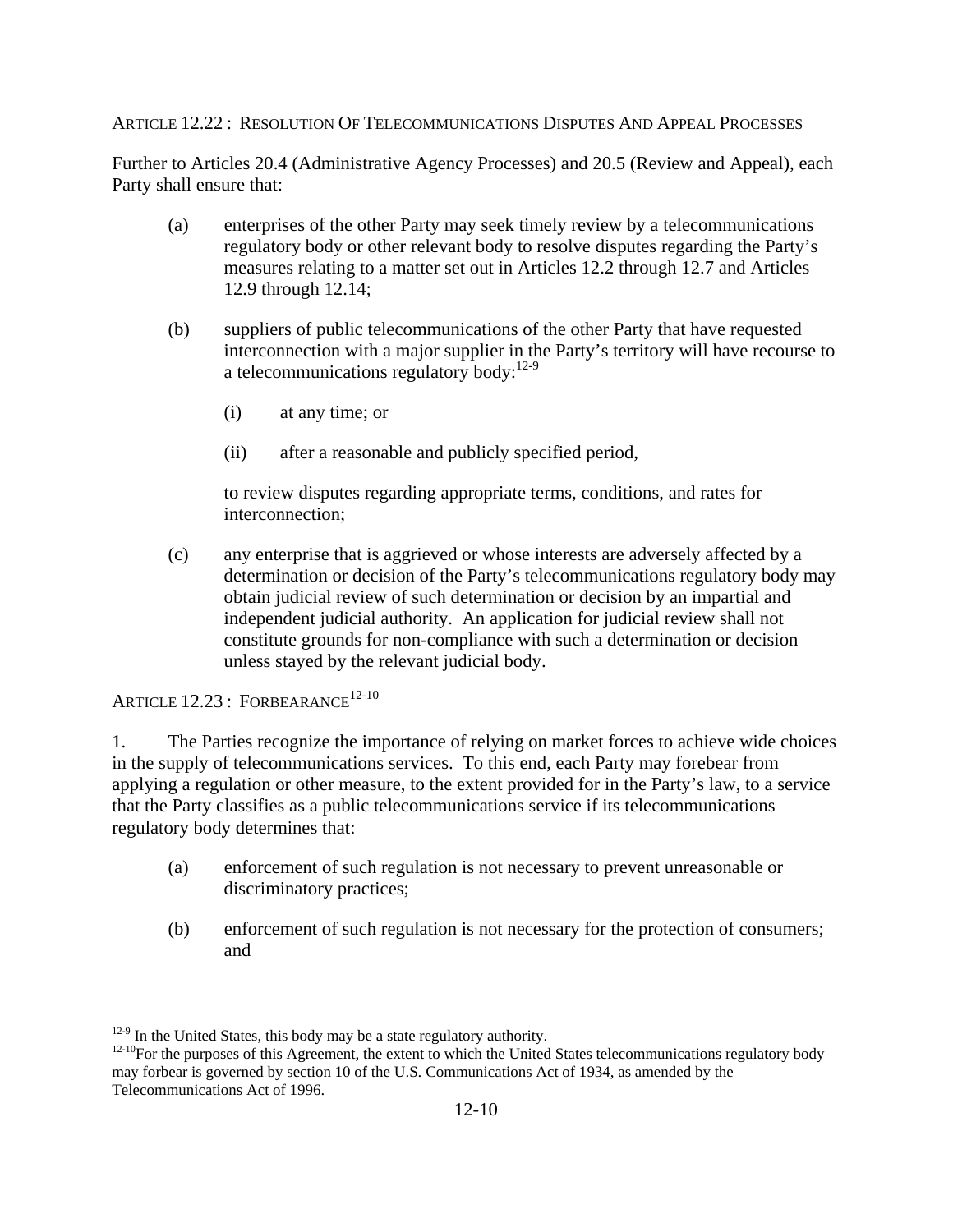(c) forbearance is consistent with the public interest, including promoting and enhancing competition among suppliers of public telecommunications services.

2. Each Party shall provide interested persons of the other Party adequate public notice and opportunity to comment before the Party's telecommunication regulatory body makes any decision regarding forbearance.

3. Each Party shall ensure that any enterprise aggrieved by a decision of the Party's regulatory body regarding forbearance may obtain judicial review of such decision by an independent and impartial judicial authority.

ARTICLE 12.24 : RELATIONSHIP TO OTHER CHAPTERS

In the event of any inconsistency between this Chapter and another Chapter, this Chapter shall prevail to the extent of the inconsistency.

ARTICLE 12.25 : DEFINITIONS

For the purposes of this Chapter:

1. **commercial mobile services** means public telecommunications services supplied through mobile wireless means;

2. **cost-oriented** means based on cost, and may include a reasonable profit, and may involve different cost methodologies for different facilities or services;

3. **dialing parity** means the ability of an end-user to use an equal number of digits to access a like public telecommunications service, regardless of the public telecommunications service supplier chosen by such end-user and in a way that involves no unreasonable dialing delays;

4. **end-user** means a final consumer of or subscriber to a public telecommunications service, including a service supplier other than a supplier of public telecommunications services;

5. **essential facilities** means facilities of a public telecommunications network or service that:

- (a) are exclusively or predominantly provided by a single or limited number of suppliers, and
- (b) cannot feasibly be economically or technically substituted in order to provide a service;

6. **interconnection** means linking with suppliers providing public telecommunications services in order to allow the users of one supplier to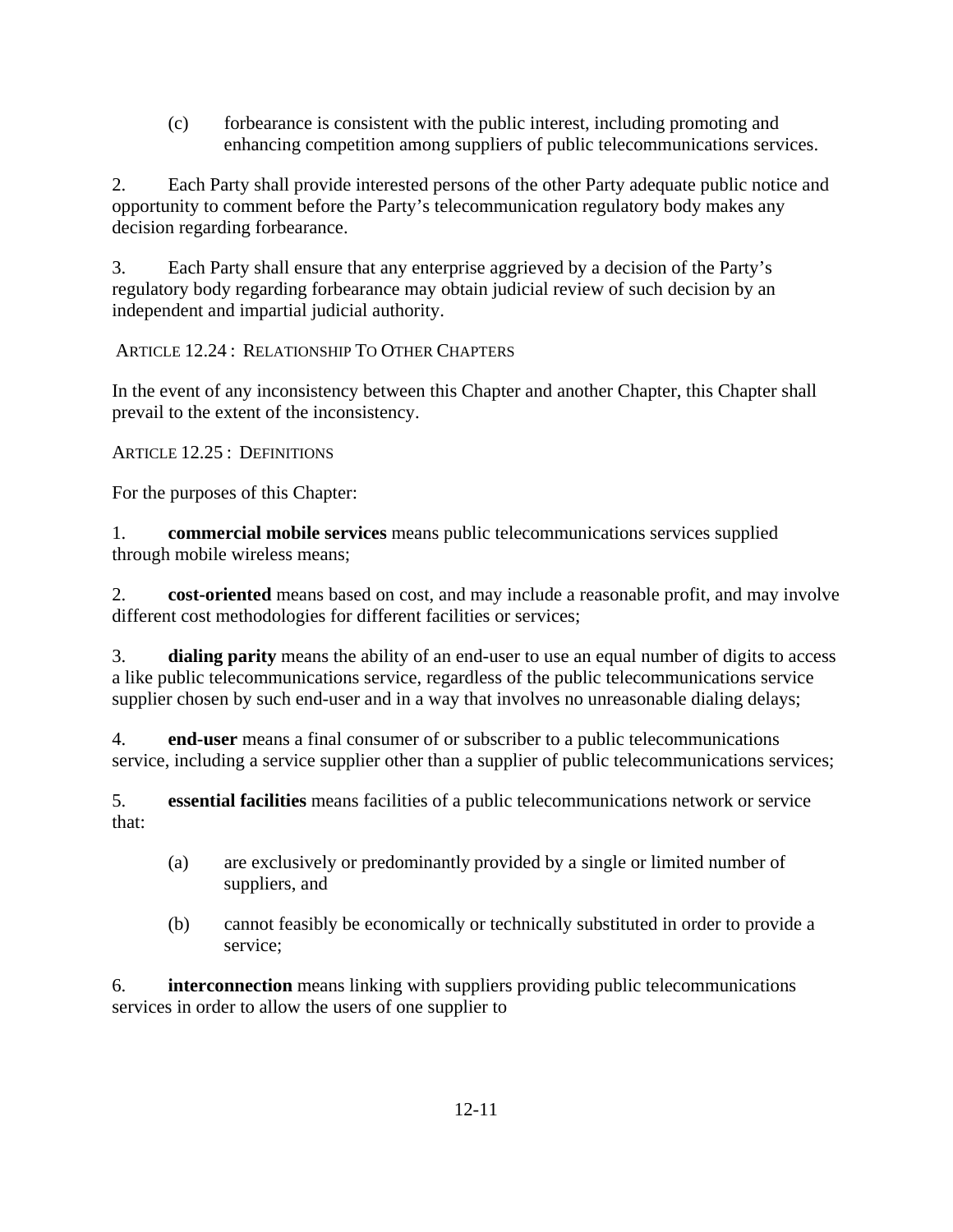communicate with the users of another supplier and to access services provided by another supplier;

7. **leased circuit** means telecommunications facilities between two or more designated points that are set aside for the dedicated use of, or availability to, a particular customer or other users;

8. **major supplier** means a supplier of a public telecommunications service that has the ability to materially affect the terms of participation (having regard to price and supply) in the relevant market for public telecommunications services as a result of control over essential facilities or use of its position in the market;

9. **network element** means a facility or equipment used in supplying a public telecommunications service, including features, functions, and capabilities provided by means of such a facility or equipment;

10. **non-discriminatory** means treatment no less favourable than that accorded to any other user of like public telecommunications services in like circumstances;

11. **number portability** means the ability of end-users of public telecommunications services to retain, at the same location, existing telephone numbers when switching between suppliers of like public telecommunications services;

12. **physical co-location** means physical access to space in order to install, maintain, or repair equipment, at premises owned or controlled and used by a major supplier to supply public telecommunications services;

13. **public telecommunications service** means any telecommunications service that a Party requires, explicitly or in effect, to be offered to the public generally. Such services may include, *inter alia*, telephone and data transmission typically involving customer-supplied information between two or more points without any end-to-end change in the form or content of the customer's information:  $12-11$ 

14. **telecommunications** means the transmission and reception of signals by any electromagnetic means;

15. **telecommunications regulatory body** means a central level body responsible for the regulation of telecommunications;

16. **user** means an end-user or a supplier of public telecommunications services; and

 $\overline{a}$  $12-11$ Because the United States does not classify services described in 47 USC § 153(20) as public telecommunications services, these services are not considered public telecommunications services for the purposes of this Agreement. This does not prejudice either Party's position in the WTO on the scope and definition of these services.